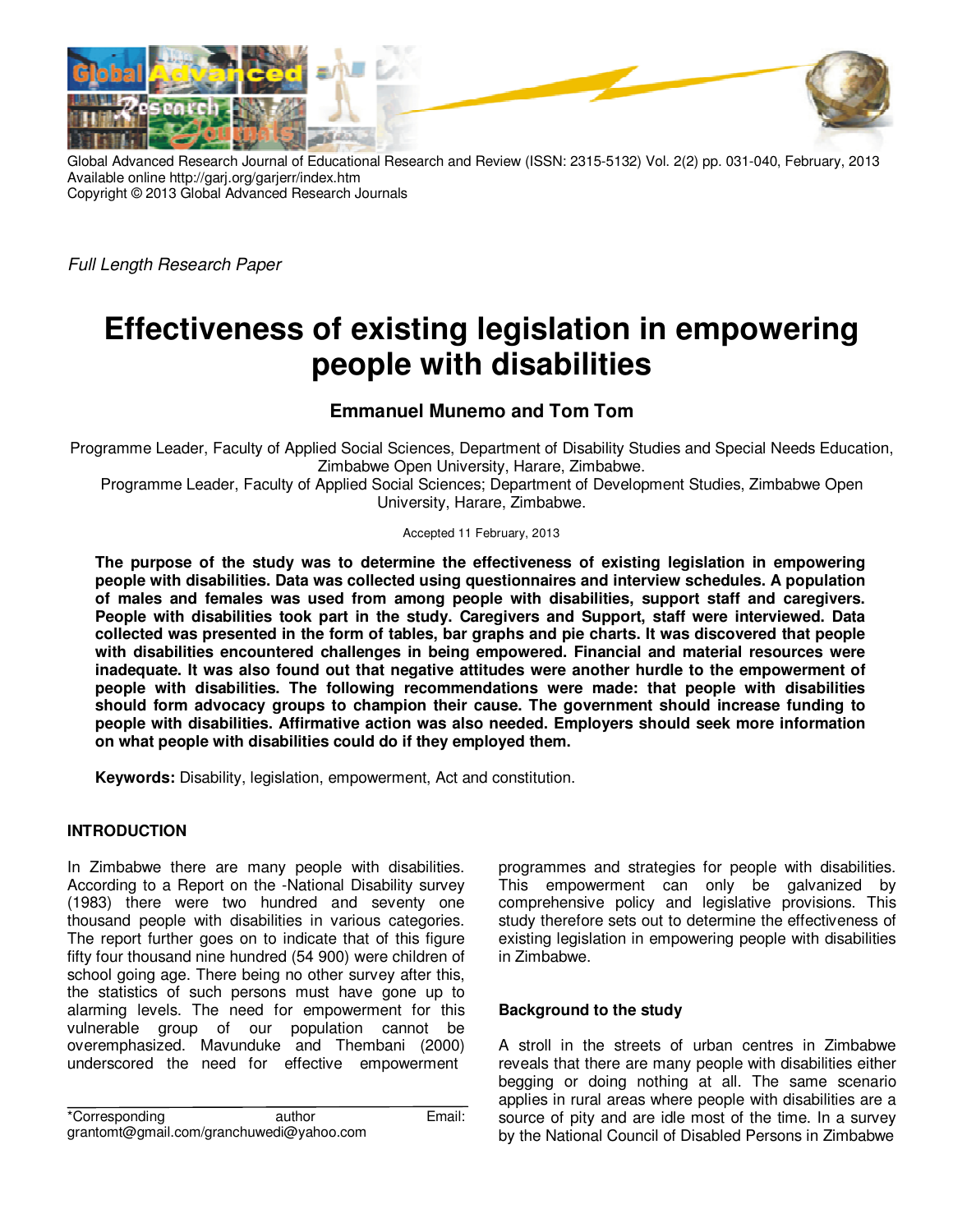(NCDPZ) (1992) it was revealed that the prevalence of unemployment among people with disabilities was too high. This is despite the fact that some of these people have relevant qualifications necessary for employment through inclusive programmes. Poverty is rife among this group of people.

The value of employment skills was clearly underscored by. The Further Education Unit Report (1989) when it indicated that work enables people with disabilities to contribute to economic development. The Report also demonstrated that work generates respect for others and can be a source of pride and selfsatisfaction. In the face of such evidence, it was important to establish whether people with disabilities were being adequately and effectively empowered and if so to what extent this was being done through the existing legislation.

Policy and legislation are key elements in empowering people with disabilities Mavundukure and Thembani (2000) argue that laws influence policy making as well as permitting society through various state organs to allocate resources to stakeholders equitably.

There are basically three pieces of legislation that are meant to empower people with disabilities in this country. These are the Constitution of Zimbabwe, The Education Act of 1987 with amendments of 1986 and 2006. The disabled Persons Act of 1992 is the third one.

Existing legislation appears not to be effectively cushioning people with disabilities as far as empowering them through various programmes is concerned. This may be because the legislative provisions are not comprehensive enough or that persons with disabilities are not taking advantage of the legislation.

Trends in the job market seem to suggest that people with disabilities need support from education and training to facilitate their opportunities for taking up available jobs. Mand (1978) says that vocational and technical skills at primary and secondary school levels instil responsibility with a clear vocational identity. The basic purpose of empowerment is to help individuals to aspire to set practical goals where opportunities for independence, personal satisfaction and social contribution are made possible. Di Michael (1978) and Adewoye (1996) argued that empowerment was not about aspiring to a theoretically ideal way of life but about reality of opportunities.

Zimbabwe became a member of the International Labour Organisation Convention (ILO) (1980) and it therefore adopted ILO resolutions. Nyathi (1984) expressed concern that despite this commitment Zimbabwe's approach to empowerment and employment issues of people with disabilities remained lukewarm.

It was important to find out whether there were effective empowerment programmes for people with disabilities. It was vital to establish to what extent these programmes were influenced by existing legislation. This was more important considering the economic hardships that

ordinary and vulnerable groups were going through in the country.

## **Purpose of the study**

The purpose of the study was to determine the extent to which existing legislation namely the Constitution of Zimbabwe. The Education Act and the Disabled Persons Act have empowered people with disabilities in Zimbabwe. The study also sought to find out whether people with disabilities themselves have taken advantage of available legislation in empowering themselves and to what extent this had been achieved.

## **OBJECTIVES**

The research sought to find out the empowerment programmes meant to assist people with disabilities.

It also sought to establish to what extent these programmes were effective.

The study also sought to identify the challenges bedevilling the empowerment of people with disabilities in Zimbabwe.

The study also sought to suggest strategies that could be used to address these problems.

#### **Statement of the problem**

Has existing legislation been effective in empowering people with disabilities?

#### **Research Questions**

Were people with disabilities in Zimbabwe being empowered in any way?

In which ways were the people with disabilities being empowered?

Has empowerment been effective in Zimbabwe?

What role has existing legislation played in the empowerment of people with disabilities in Zimbabwe?

Were people with disabilities taking advantage of any empowerment programmes.

What challenges had affected the empowerment of people with disabilities.

#### **Significance of the study**

The study was expected to benefit the following constituencies.

Legislators: It would bring to the fore grey areas that needed to be addressed by way of comprehensive legislative provisions.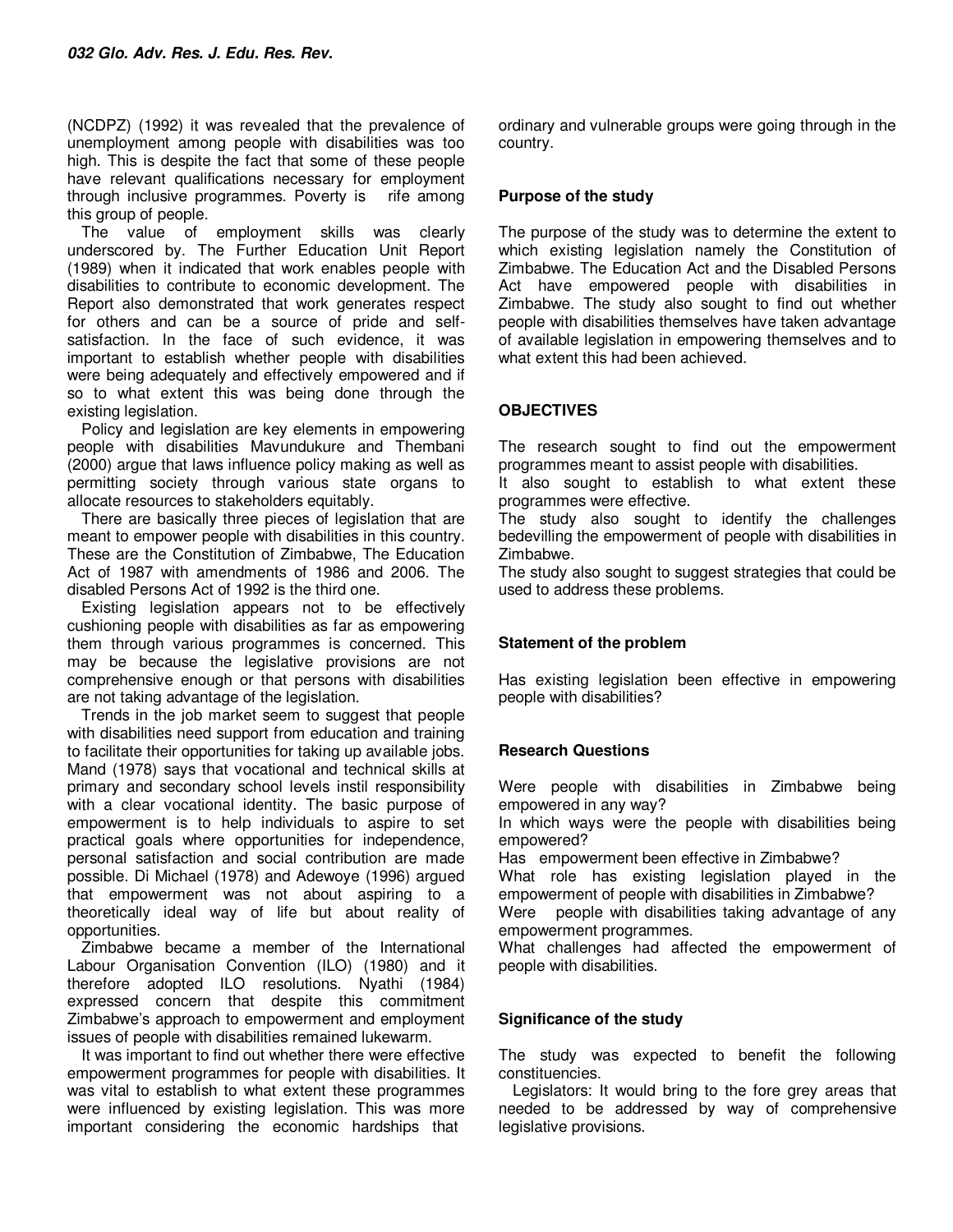People with disabilities: It could be a starting point for the facilitation of dialogue on the real needs on empowerment between PWD, legislators and policy makers.

Curriculum Developers: There was need to include the concerns of people with disabilities in curriculum development.

Employers: These would benefit in that they will become aware of the empowerment needs of people with disabilities and try to include them in their training and education programmes e. g vocational skills programmes.

Society as a whole: Will benefit from an awareness of the empowerment needs of people with disabilities thereby influencing people's attitudes about people with disabilities.

Other organisations: A number of organisations of and for people with disabilities would benefit in that they will improve their training programmes with a view to accommodating the empowerment needs of those with disabilities.

### **Review of Related Literature**

#### **Empowerment**

Empowerment is a broad term. According to Rodney (1972) it is a many sided process which at individual level entails increased skill and capacity, great freedom, creativity, self-discipline, responsibility and material well being. Cormack (1989) says it involved reduced inequalities, satisfactory incomes, adequate food and jobs. The essence of empowerment is to equip people with disabilities with daily survival and employment skills. The Further Education Unit (1989) called this an employability package. The package includes ability to relate to colleagues, motivation to work, responsibility towards a job, ability to understand and carry out instructions, acceptable hygiene and appearance, good social behaviour, ability to work with minimum supervision, reliability in time keeping, regular attendance, dependability and personal autonomy. In view of the above package people with disabilities face challenges that are over and above those faced by their counterparts who do not have disabilities. Mutamiswa and Chakuchichi (2004) identified some of these challenges as people with disabilities being less equipped than their able bodied counterparts in terms of skills. Those with disabilities tend to be less developed than their peers. There is therefore the need to overcome both internal and external barriers to empowerment. Chimedza and Sithole (2000) also indicated their worries on similar challenges.

Burck (1987:15) argues that "the success of empowerment depends on the development of society as a whole," He further went on to assert "To develop

disabled people in communities, we have to develop their communities; however community development should be covered from general resources and not from rehabilitation budgets." For an effective realization of empowerment of people with disabilities various stakeholders will have to come together. These include government, non-government organizations and other interested stakeholders. Effective evaluation of programmes and support systems can only take place when the approach is multidisciplinary in outlook.

For effective empowerment to take place, certain benefits must accrue to the person with disabilities, the family and community as a whole, Rodney (1972). The individual with disabilities should benefit through increased production, social participation and ability to make decisions. Empowerment programmes need to be complemented by comprehensive legislation. Such legislation should guarantee to people with disabilities certain rights. Chakuchichi and Magama (2001) identify the following rights: the right to education, the right to training and employment, and the right to health care and family life.

The United Nations Rules (1994) also indicate that states should promote the full participation of persons with disabilities including the right to personal integrity. The rules add that laws should not discriminate against persons with disabilities in any form.

## **Limitations Inherent in Existing Legislation**

#### **The Zimbabwe Constitution**

The constitution is the supreme law of any country. Zigomo-Nyatsanza (2000) says that no other law or provisions of a law which are contrary to or inconsistent with the constitution shall be of any force or effect. A closer look at the constitution of Zimbabwe which to date has been amended a record nineteen times since independence reveals that there is no specific reference anywhere of people with disabilities. The constitution refers to people with disabilities by implication for example on the right to life for which everyone including those with disabilities have a right to equal protection under the law.

On the land reform process, the Constitution does not even acknowledge or provide for positive discrimination for vulnerable groups like PWD in acquiring land which is an important state resource. Section 23 on more rights under the constitution indicates that Zimbabwean citizens have the right to live lives free from discrimination on the basis of race, gender, tribe, place of origin, or ethnic background. This section does not prohibit discrimination on the basis of disability, sex or even age. Zigomo – Nyatsanza (2000) also alluded to the fact that section 23 has no provision for affirmative action or positive discrimination in favour of vulnerable or disadvantaged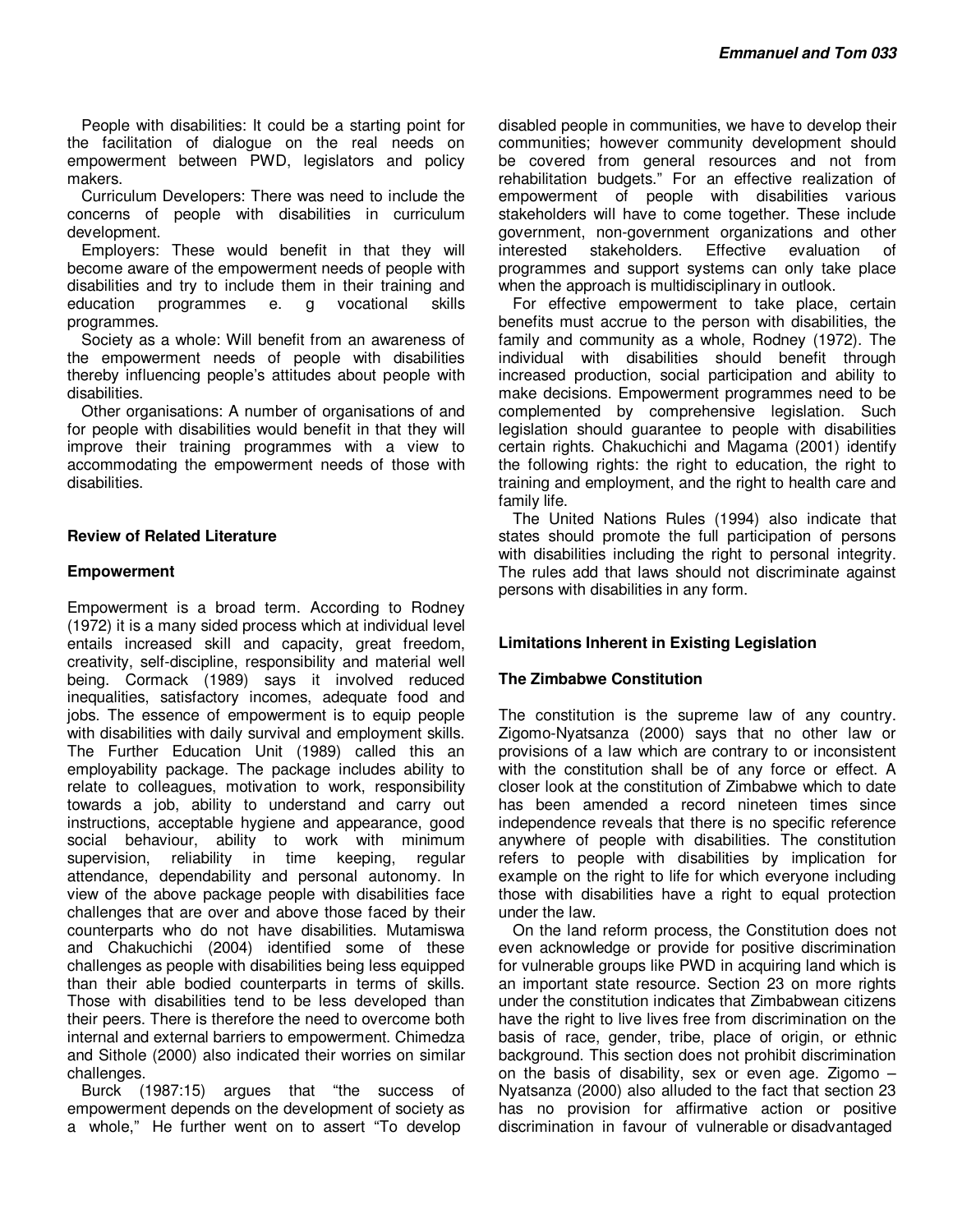groups of society in particular those with disabilities.

It is therefore very clear that the supreme law of the country is consciously silent on empowerment issues concerning those with disabilities. This is regrettable considering that this should have been the first step towards empowering this vulnerable group. This has grossly disadvantaged people with disabilities. Zimbabwe is a signatory of International Labour Organisation statutes (ILO) recommendation 168 which says that "<br>persons with disabilities should enjoy equality of persons with disabilities should opportunity and treatment in respect of access to, retention of and advancement in employment which corresponds to their own choice and takes account of their individual suitability for such employment" (1984:14). This undertaking is complemented by the United Nations Standard Rules on equality of opportunities for persons with disabilities Rule 7 (1994:25) which states that "states should recognise the principle that persons with disabilities must be empowered to exercise their human rights, particularly in the field of employment" Our constitution is in contempt of all these international provisions to which the country committed itself to abide by.

#### **The Disabled Persons Act of 1992**

This Act was a result of many years of lobbying and agitation by those with disabilities. This act is a better attempt to provide for people with disabilities compared to the constitution. However the Act appears to be more obsessed with issues of the National Disability Board at the expense of more pressing issues of empowerment. The board is established in terms of Section 4 of the Act. Ten of the board members should come from organizations of people with disabilities, seven are ministerial appointees. Of the ten the Minister of Labour and Social Service has discretion to appoint those he feels represent people with disabilities best. Three quarters of the Board therefore owe their allegiance to the Minister and therefore government than to the actual intended beneficiaries i e the persons with disabilities. This has a negative impact on effective decision making when it comes to issues pertaining to empowerment. Mavundukure and Thembani (2000) also confirmed similar concerns.

The mechanism of, impact consultation and level of participation by people with disabilities is not set out as envisaged by UN Standard Rules in Rule 2 (1994:18) which urges states to "ensure the provisions of effective medical care to persons with disabilities" Empowerment through access to employment skills determines people with disabilities ability to pay for health care services. Chakuchichi and Magama (2001) demonstrate that the reduction in the country's health budget due first to structural adjustment and more recently the harsh economic conditions have put health care services

beyond the reach of many especially for those with disabilities. Basic health care services to the vulnerable groups have therefore become very elusive.

Due to the absence of effective empowerment programmes, people with disabilities are often not expected to do certain roles normally carried out by adults. This is because they lack the necessary skills to fill those roles such as parenting roles or contributing to the economic well being of their families and communities. It is regrettable that the society expects them to remain within the family and be dependable on other family members until death" ( Magama and Matambirofa 1995:25). Yet the right to family life is enshrined in the constitutions of all countries. Mberi and Makore-Rukuni (2002) highlighted similar challenges as being a stumbling block for those with disabilities.

The Disabled Persons Act (1992) also denies people with disabilities the right to training and employment. Chakuchichi and Magama (2001) argue that persons with disabilities are denied the right to training and employment due to misconceptions on their abilities and limitations. However the International Labour Organisation's Recommendation 99 (1984:6) states that in Section 2 "vocational rehabilitation services should be made available to all disabled persons whatever the origin and nature of their disability and whatever their age, provided they can be prepared for and have reasonable prospects of security and retaining suitable employment" The Nziramasanga Commission (1999) indicated its concern about the limitations of the Disabled Persons Act. The Salamanca statement dwelt at length on such issues as well.

People with disabilities have traditionally been regarded as incapable of any meaningful productivity. They are relegated to dependents of the state and family in perpetuity and therefore unemployable. Such attitudes of society have been very retrogressive. Magama and Chakuchichi (2001) show that training is a function, which requires substantial amounts of resources both at family and national levels. It is therefore an investment in the future. As such the state must take a lead in legislating for how such resources can be mobilised and allocated to relevant stakeholders for the benefit of people with disabilities. Ironically the Disabled Persons Act has no such provisions. Training of persons with disabilities is therefore considered a waste of family and national resources.

This is the only Act that is meant to comprehensively deal with issues of disability, and yet it has all the flaws alluded to above. Empowerment is important especially when one considers that the child with a disability will one day become an adult and will require a job, a home and a family.

#### **Employment and the Education Act (1987)**

The issue of educational empowerment of people with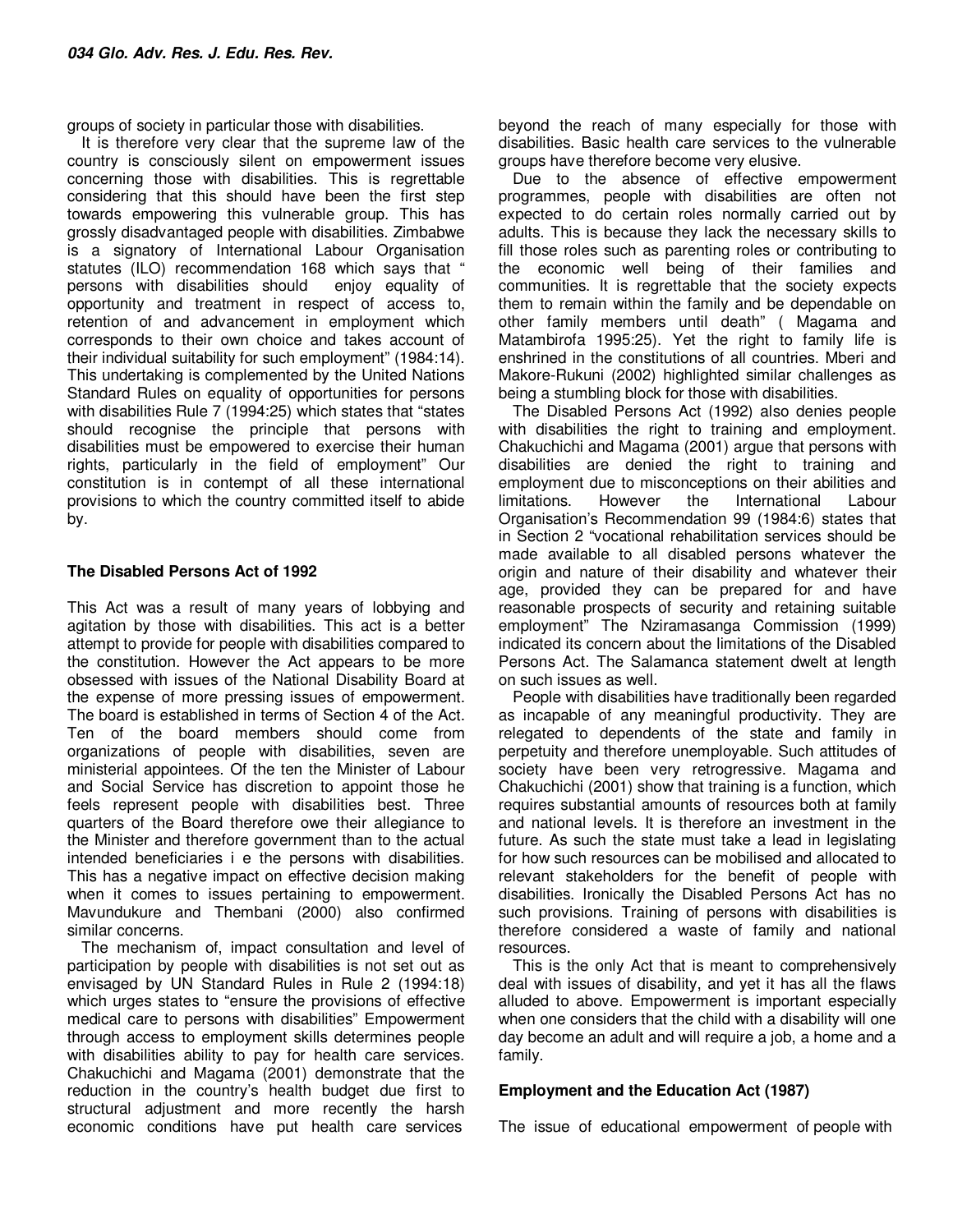disabilities is a critical one. It is a subject of various international conventions which in turn inform and form the basis of legislation for rights of people with disabilities in all countries which are signatories to the conventions.

The African Charter on Human and People's Rights states in Article 3 that for children with disabilities, assistance should have effective access to and receive education, training, health care services, rehabilitation services, preparation for employment, fullest possible social integration and individual development, including his/her cultural, spiritual development. Member states of the United Nations are expected to adopt policies which adhere to the rights of disabled persons to equal educational opportunities with others.

Our own Education Act of 1987 does not seem to be adequately addressing provisions of some International Conventions to which we are signatories. Magama and Chakuchichi (2001) indicate that education is the key that unlocks a child's potential and empowers the child to exercise his or her rights as a citizen of a country. Section 10 Part (iii) of the Education Act (1987) refers to access to education in government primary or secondary schools only. This effectively leaves out private schools, and yet there are many learners with disabilities at private schools in Zimbabwe.

Another contentious section of The Education Act (1987) is Section 4 subsection 1 and 2 which indicate that "every child in Zimbabwe shall have the right to school education no child in Zimbabwe shall be refused admission to any school on the grounds of race, colour, religion, creed or place of origin." This clause does not cover learners with disabilities. Secondly many of them have been denied access to education due to discrimination on the basis of their disability. Many of them are not even attending school. Many of the socalled ordinary schools where they are supposed to be enrolled are ill equipped or have no equipment at all. They are turned away.

Special schools where facilities may be better are far away and learners with disability cannot afford the high fees. There are limited trained specialist teachers. Attitudes are negative in schools on the part of both teachers and other learners. Parents also resist inclusive education. ( Magama and Chakuchichi 2001). The Act merely refers to all children. Those with disabilities are not covered. What the Act does is to imply that "all" children also covers those with disabilities. Such an argument cannot withstand the essential elements of a legal argument in a court of law. The specific vocational skills that learners with disabilities should receive are nowhere to be found as well.

There is no obligation on the part of schools to ensure that their premises are accessible and comply with international conventions. Those with wheelchairs cannot access many school buildings like offices or ablution blocks. The state has no obligation towards providing for accessible schools with specialized facilities and devices

where necessary. There is no mention of to what extent the state will fund the education of persons with disabilities and who exactly to be covered. The grey areas are too many. Mavundukure and Thembani (2000) also expressed reservations about the effectiveness of the Education Act. The Education Act (1987) is indeed a vague piece of legislation. A lot needs to be done to make it comply with reality on the ground. It does not in any way address the empowerment needs of people with disabilities. It is fraught with inconsistencies.

#### **Strengths of existing legislation in addressing empowerment issues of people with disabilities**

In the 1980's and 1990's education of learners with disabilities developed radically through integration. This development can be attributed to government efforts. Many schools or provisions with a bias towards the education of people with disabilities were opened. Mutamiswa and Chakuchichi (2004) indicated that to show its commitment, the government appointed Education officers for different impairments for purposes of monitoring, evaluation and supervision. The Education officers work closely with the Schools Psychological Services personnel in all provinces. Specialist teachers were also trained at the United College of Education. Some teacher education institutions now have a component of special education. A number of universities also started offering degree programmes in special education. In service courses for regular teachers are also being held to equip teachers are also being held to equip teachers with skills in the education of people with disabilities. Some of the schools like Copota School for the blind, Murehwa and Waddilove High Schools offer various skills meant to empower their students with disabilities. This is commendable.

The Disabled Persons Act (1992) has its limitations, However to date it is one of the only pieces of legislation that has had some limited impact on the lives of those with disabilities on empowerment. A small number of persons with disabilities have been employed in various fields due to this legislation. Institutions such as Ruwa Rehabilitation Centre, M Hugo School and others are receiving some funding for training and employment needs of those with disabilities. Sheltered workshops have also been set up. Some of the institutions are providing invaluable pre –vocational skills to both primary and secondary school students. This is good for their empowerment.

#### **Lessons to be drawn from other countries**

A number of lessons can be drawn from the experiences of other countries. The United States of America can be an example. The Americans with Disabilities Act (PL101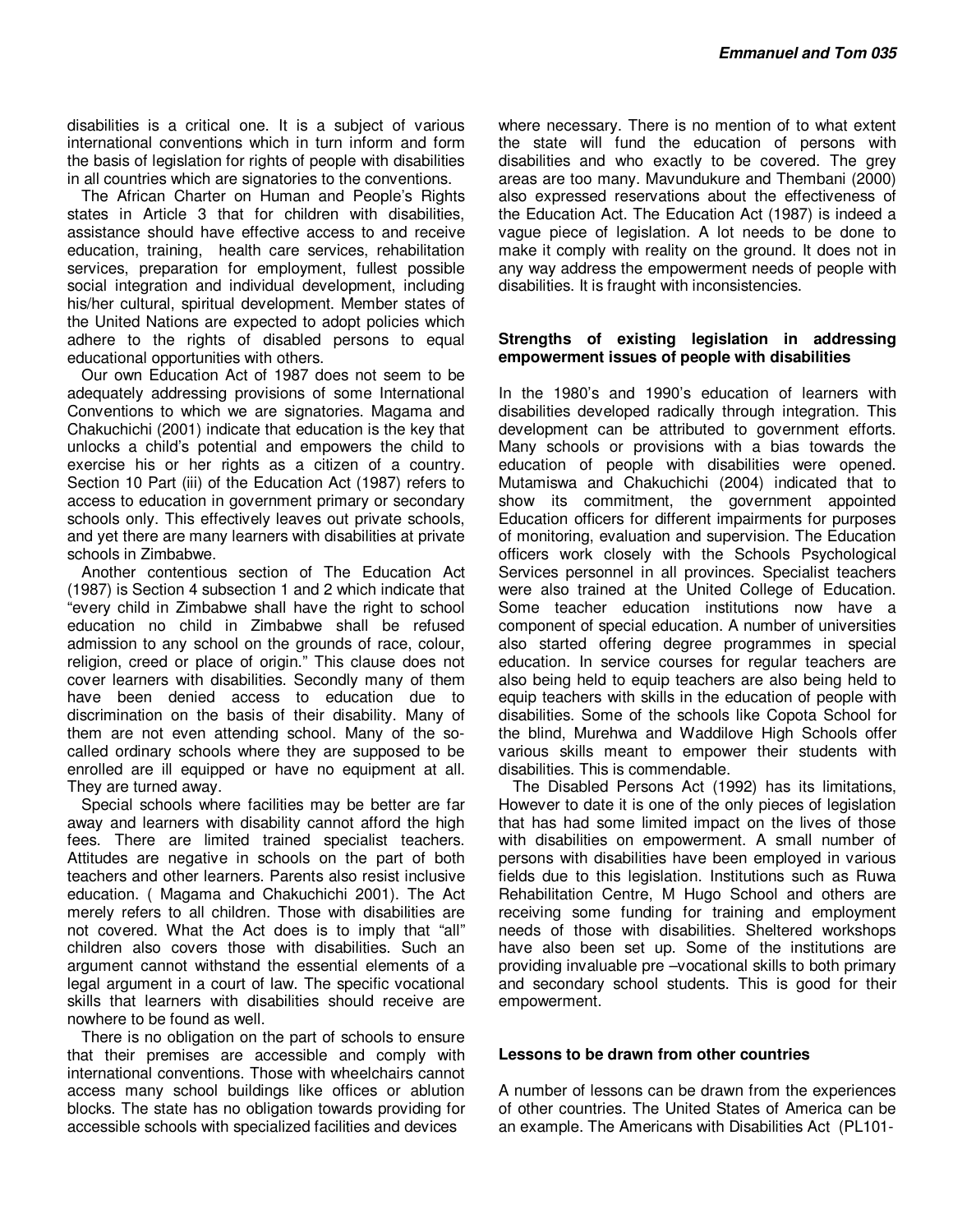407) of 1990 makes it mandatory for all federal contractors with contracts above particular monetary value to employ PWDs. Employers are also required by law to submit affirmative action plans for review to the contracting agency.

In the case of the Vocational Rehabilitation Act (PL-3- 112) of 1973. Marinel and Dell Otto (1984) show that employers were required by law to remove architectural barriers to persons with disabilities. The vocational Rehabilitation Act (1973) says that generalized statements of policy such as "jobs requiring eyesight" were discriminatory to the visually impaired. The onus was therefore on the employers to prove that they were not breaching provisions of the Act. James (1975) indicates that the Employment Standards Administration (ESA) of the department of Labour enforces the law. Penalties for non-compliance include court action by the state for breach of contract. The contractor is also barred from future government contracts.

In comprehensive and well-formulated laws, the risk of misinterpretation and wilful contravention is reduced. Zimbabwe badly needs such aggressive laws to fight

unemployment and address empowerment issues.

In the United Kingdom, Howard and Orlansky (1992) indicate that medium sized and large employers are legally required to maintain on their pay roles a small percentage of employees with disabilities. The disabled Persons Employment Act (1994) is the legal instrument used to enforce this provision.

Nearer home in Tanzania in 1982, the government put in place The Disabled Persons Employment Act. According to the Herald of March, 12 1998 businesses with more than fifty employees were required by law to have two percent of their workforce to be people with disabilities.

#### **Implementation and Adherence to laws**

Many laws with very good intentions have not been adhered to. In Zimbabwe the section of the Disabled Persons Act that deals with discrimination in employment i.e Section 9 has been violated the most. Despite the good qualifications these people may have employers take advantage of many loopholes. In a seminar paper in Marondera in 1994 Miss Silape (who is also disabled) proposed that fellow persons with disability should avoid indicating their disability on application forms. She argued that this would probably give people with disabilities an opportunity to be invited for interviews and prove their capabilities. Such an approach has its merits and demerits. It is very unfortunate that all these inconsistence are taking place in the presence of the Disabled Persons Act. The Education Act on the other hand is the worst violated legislation.

In the Herald of March, 12, 1998, Alfred Mbogora reported that in Tanzania government leads the list of

employers who do not comply with its own legislation on employment issues. Government is supposed to lead by example so that the private sector can toe the line. In the same article Mbogora also quoted the Association of Tanzania Employers as having expressed reservations at the feasibility of the quota system of employment. It was highlighted that in Tanzania employment legislation probably came about partly as a result of enthusiasm surrounding the activities of the 1981 International Year of the Disabled. Stakeholders did not genuinely appreciate the real implications of some pronouncements, Mutamiswa and Chakuchichi (2004) indicated that in developing countries policies are normally driven by International declarations, while the economies are still too backward to support well meant educational reforms.

At a sub-regional workshop on Disability Prevention and Rehabilitation (1982) in Mbabane, Swaziland, delegates also expressed reservations on stringent laws like the quota system. They argued that it was not only unpopular with employees but worked against the interests of people with disabilities. The report added that during recession when economies become static, vulnerable groups would be the first to loose their jobs. Companies take advantage as they avert the system through retrenchment. In other cases when companies engage in heavy capital and machinery investment, most of the work previously done by human beings was taken over by use of machinery and vulnerable groups feel the pinch through job losses. The quota system will therefore be self-defeating as it militates against the persons with disability.

## **METHODOLOGY**

The descriptive survey design was employed for purposes of this study. Babbie (1997) argued that the descriptive survey is a method of research that describes what people see over and beyond.

This method was therefore chosen because it was appropriate in situations like this research where descriptive information was required. This made the research largely qualitative as well. Qualitative methods have been largely used to examine and understand the underlying issues to a number of phenomenon about which very little may be known.(Strauss and Corbin, I990) The survey method is therefore the best when carrying out a survey since it gathers data from a relatively large number of respondents at a particular time. It is also cost effective and avails respondents an opportunity to reflect on their responses. .

#### **Sample and sampling procedure**

The study targeted a population of people with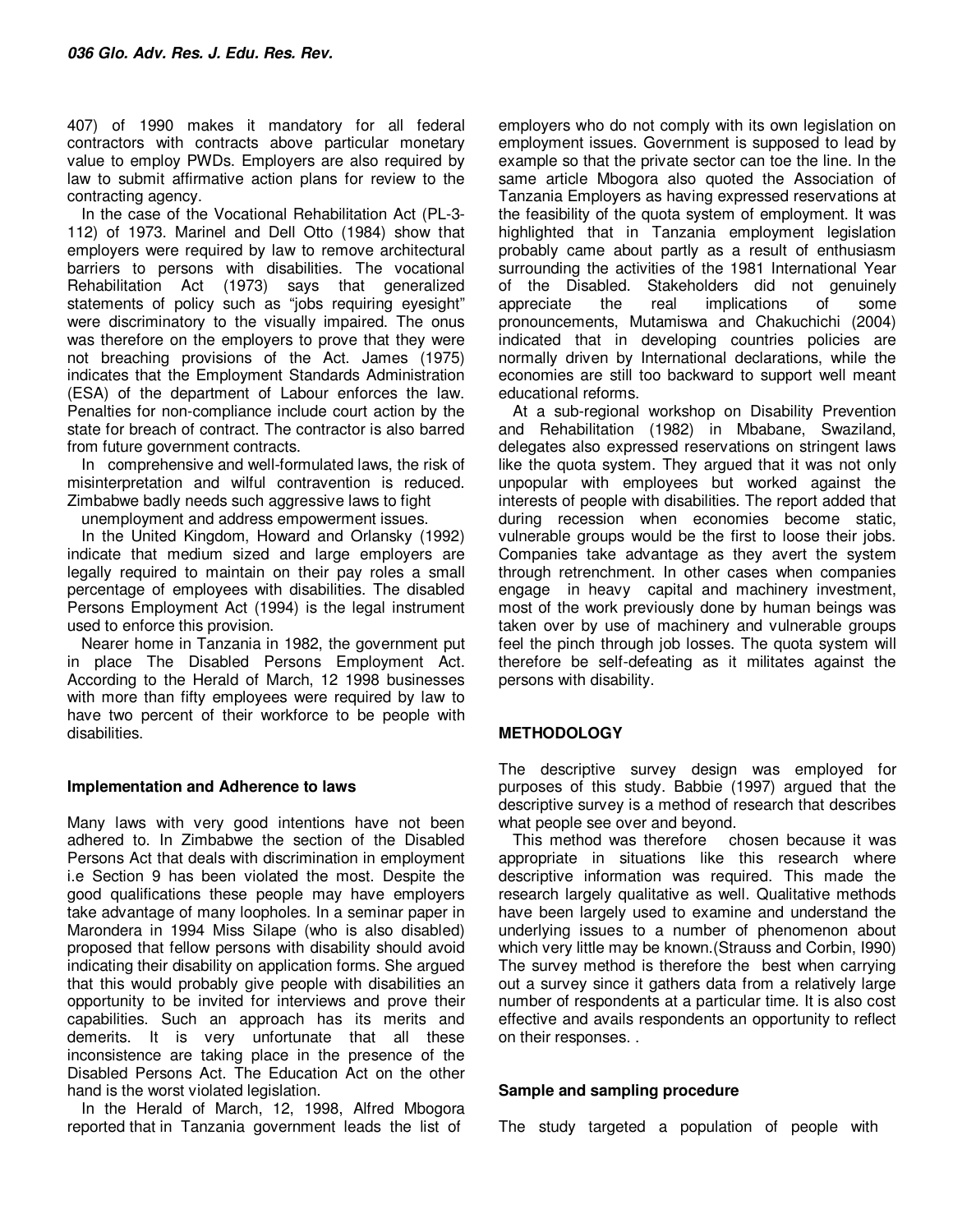disabilities, care givers of people with disabilities and support staff of people with disabilities. Convenient sampling was used and it comprised of 30 people with disabilities, 10 care givers and 10 support staff members. The study focused on people with knowledge and first hand experiences of the issues under study. These were people who were willi8ngb to take part in the study. (Flick, Kardoff and Steink, 2004 )

#### **Instruments**

Open- ended questionnaires were used as the main data collection instrument. Best and Khan (1993) indicated that questionnaires and surveys can be used to gather either quantitative and qualitative data. Open ended questionnaires provided respondents with an opportunity to clearly on a number of issues asked. ( Cohen and Manion 1994) Another advantage of open ended questionnaires was that they presented important and unpredictable insights into human behaviour (Burton, 2000). They also create an opportunity that offers respondents the freedom to provide different answers in a free atmosphere. Open ended questions therefore allow for detailed expression of respondents views (Sander and Stevenson, 1999) Qualitative information provided a much better understanding than aggregated statistical data.

#### **Procedure**

Permission and consent to administer the questionnaires was sought from individuals who had been sampled first. The questionnaires were distributed to the sampled people with disabilities, care givers and support staff in the selected provinces. These were collected on an agreed date. This arrangement also gave respondents adequate time to respond to the questions in full.

#### **Data analysis**

The data gathered was analysed making use of qualitative content analysis. Main themes were then generated from the data analysed.

#### **RESULTS AND DISCUSSION**

#### **Effectiveness of empowerment of PWD**

On the effectiveness of empowerment of people with disabilities through existing legislation people with disabilities were being empowered through the provision of education from primary school to university. Many people with disabilities were living testimonies of how

they had been empowered through education. To date there are lawyers, teachers, switchboard operators, administrators and others. Many of them have surpassed the able-bodied at school and universities. Magama and Chakuchichi (2001) confirm that education is the key that unlocks a child's potential and empowers the child to exercise his or her rights as a citizen of a country. However a lot can still be done to strengthen this area. The Nziramasanga (1999) Commission report also alludes to the role of comprehensive legislation.

#### **Land redistribution**

On land redistribution it was discovered that a number of people with disabilities had been empowered through getting farms, small plots or other pieces of land. Other forms of assistance were also advanced. However most of the people with disabilities bemoaned the fact that this support was inadequate considering that they had very limited resources. For support to be effective and guaranteed there was need for legislative back up. Regrettably this was not the position in Zimbabwe. The Zimbabwean constitution was silent on the issue. Zigomo- Nyatsanza (2000) in an audit report of the constitution also alluded to the fact that section 23 of our constitution was conspicuously silent on the provision of land to empower vulnerable groups like people with disabilities.

#### **Legal guarantees**

On the issue of effective legal guarantees to deal with discrimination or lack of access to services, while the Education Act (1986) and the Disabled Persons Act (1992) were legal guarantees, the two left a lot of to be desired. Firstly they did not effectively cushion people with disabilities from the numerous problems of unemployment and underemployment. This emanated from the fact that they were not comprehensive enough. They needed to be strengthened and effectively enforced. Mavundukure and Thembani (2000) also raised a lot of concern about the effectiveness of these laws in their critique of the law. The Nziramasanga Commission Report (1999) also raised issues on the limitations of these laws.

#### **Affirmative action**

On affirmative action, there was not much happening on the ground. Effective programmes such as the quarter system of employment. Subsidised educational costs and provision of assistive devices to students could be considered. Education and training could be redoubled so that it reaches many. Public perception of people with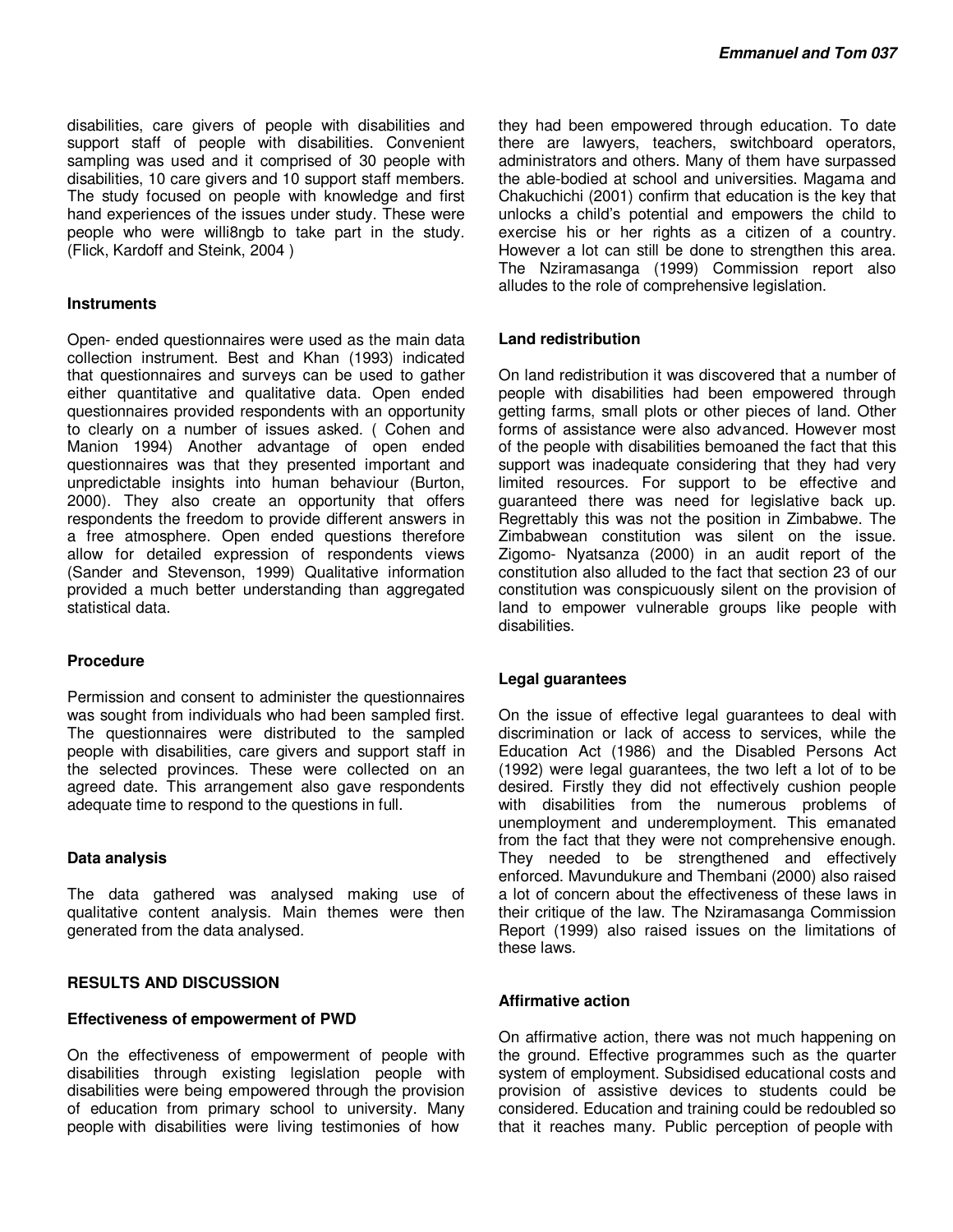disabilities leaves a lot to be desired. According to Chakuchichi and Magama (2001) persons with disabilities were denied the right to education, training and employment due to misconception about their abilities and limitations. This is in contravention of the International Labour Organisation's Recommendation 99; which states that "Vocational rehabilitation services should be made available to people with disabilities." Extreme caution needed to be exercised on the quarter system of employment since a sub-regional workshop on Disability (1982) expressed reservations on its effectiveness.

## **Accommodation**

On the question of accommodation it was revealed that people with disabilities needed to be assisted to secure accommodation or build their own houses. The cost of leasing, renting or building houses have increased to unprecedented proportions. The position has been aggravated for vulnerable groups like those with disabilities. The local authorities and central government needed to make this need a right for people with disabilities. The country may also be guided by international trends. However restraint must be followed as Mutamiswa and Chakuchichi (2004) warned that while developing countries policies could be driven by international declarations, their economies may be unable to sustain well-meant reforms.

## **Funding**

The issue of funding remains another thorny hurdle. Generally programmes for the empowerment of people with disabilities were grossly underfunded or not even funded. This has in turn tended to trigger poverty, begging and desperation on the part of people with disabilities. Effective and guaranteed funding can be realized through effective and comprehensive legislation. If we had good legislation in place, people with disabilities would be better off. Zimbabwe needed to take a leaf from countries like the United States of America. Marinell and Dell Otto (1984) indicated that in the USA funding was provided for by law. Mavundukire and Thembani (2000) also underscored the mutually beneficial relationship between funding and comprehensive legislation.

## **RECOMMENDATIONS**

The following recommendations emanate from the study

## **Central Government**

 $\div$  The government should improve funding for income generating projects, education and training and other activities.

 $\div$  The government also needed to put in place effective affirmative action programmes to help ease the plight of people with disabilities.

 $\cdot \cdot$  There is also need for an all-encompassing and comprehensive legislation to deal with the empowerment needs of people with disabilities.

 $\cdot \cdot$  The government should consider tax concessions to employers who engage people with disabilities.

 A vocational curriculum responsive to the employment needs of people with disabilities needed to be developed as a matter of urgency.

 The government should also consider coordinating public campaigns to spread awareness about the needs of people with disabilities.

# **Employers of People with disabilities**

 Employers needed to seek more information on what people with disabilities were able to do at the work place.<br>❖

 There was also need to consult experts on disability issues on the training programmes employers can be involved in.

 $\div$  Employers should also visit other employers who already employ people with disabilities for firsthand experience of the abilities of the people.

 Employer organizations needed to be actively involved in drafting a vocational curriculum for people with disabilities.

 $\div$  Employers can also assist in funding employment programmes of people with disabilities.

# **Tertiary Institutions**

 $\div$  These should expand their training capacity to accommodate more people with disabilities.

 $\cdot$  An audit of the skills that are user friendly to people with disabilities also needed to be carried out to establish training needs.

 $\div$  Tertiary institutions should also ensure that there is adequate and well trained personnel to train those with disabilities.

 $\mathbf{\hat{P}}$  They should not shun people with disabilities but include them in their training programmes.

 These should also assist in sourcing assistive devices to help people with disabilities.

 $\div$  They should assist in ensuring that affirmative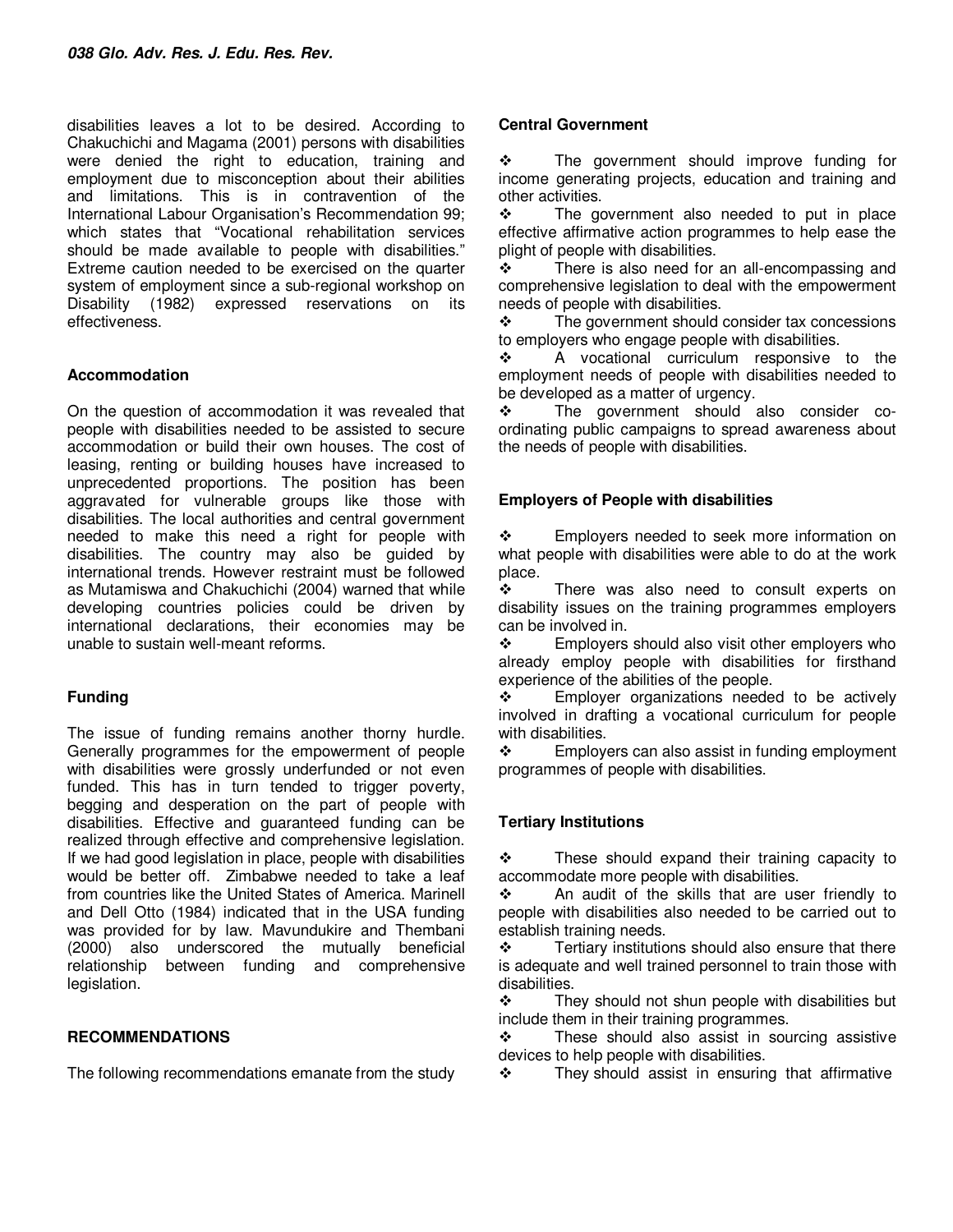action programmes put in place were being adhered.

#### **People with disabilities**

 $\mathbf{\hat{P}}$  They should form strong advocacy groups to engage government and other stakeholders in meaningful dialogue.

\* They should avoid self-pitying attitudes and demand their rights aggressively.

 They should demonstrate what they could do so that society does not shun them unnecessarily.

 $\cdot \cdot$  They should not abuse the loan facilities advanced to them but instead use them to their advantage so that they improve their standard of living.

 $\div$  They should be willing to be co-ordinated in community leadership structures to prove what they can do.

 They should also take full advantage of affirmative action programmes in their communities.

#### **CONCLUSION**

 $\div$  The study revealed that negative attitudes from the public remained a major challenge to effective empowerment of people with disabilities. This could be addressed through aggressive public campaigns similar to the one on the HIV and AIDS education. More carefully planned exposure of people with disabilities could also assist in this regard.

 $\cdot \cdot$  It was also discovered that gender had no significant role to play on how people with disabilities were empowered. This emanated from the fact that generally the problems of empowerment affecting people with disabilities were the same for both men and women. Poverty for example was rife. The lack of job skills was the same since only a few of them were gainfully employed despite good qualifications.

 $\div$  The study also concluded that the question of whether one was highly or lowly educated was not a factor on how eventually one was empowered. This finding was mainly motivated by the fact that we have on the streets quite a good number of highly educated people with disabilities. They have their qualifications but the job market has remained elusive. Some employers fear the unknown. Another contributory factor to this anomaly could be the lack of information on the part of employers. People with disabilities want to prove a point and were therefore more likely to be at their work place more often. They were also not tempted to leave their work place unnecessary because opportunities may be limited or mobility may be difficult.

 $\cdot \cdot$  It was also revealed that people with disabilities were benefiting from rehabilitation services in their communities. In the event of accidents people may loose ability and capacity to carry out certain skills, which one

used to do. New skills may need to be learnt. This may involve changing one's job completely. Counselling also needed to come in for people to accept their new position. A lot of patience and understanding may be called for on the part of rehabilitation experts and their clients.

 $\div$  While a number of empowerment programmes were on the ground, their effectiveness remained elusive and therefore a pipe dream to many. A collective approach appears the answer to tackling most of the challenges experienced by people with disabilities.

#### **REFERENCES**

Best J and Khan JV (2000). *Research in Education***.** Boston: Allyn and Bacon.

- Bell V (1993). *Doing Your Project*. Milton Keynes: Open University Press.
- Borg WR and Gall MD (1989). *Educational Research*. New York; Longman.
- Chakuchichi DD and Magama LT (2001). *Educational Consideration For Students Who are Motor and Physically Challenged*. Harare: Zimbabwe Open University.
- Charles CM (1988). *Introduction to Educational Research.* New York: Longman.
- Chimedza R and Sithole CZ (2000). *Sociological Issues and Disability.* Harare: Zimbabwe Open University.
- David M and Sutton L (2004). *Social Research*. London Sage Publications.
- Further Education Unit (1989). *Enable to Work: Support into Employment for young people with Disabilities.* London: Further Education Unit.
- Gay, L.R. (1992). *Education Environment Measurement*. London: Charles E, Merril.
- Gearheart BR, Weishahn NN, Gearheart CJ (1984). *The Exceptional Student in the Regular Classroom.* Ohio: Merrile Publishing Company.
- Goldensone RM (1978). *Disability and Rehabilitation.* London: Mcgraw Hill.
- Government of Zimbabwe. *Constitution of Zimbabwe.* Harare: Government Printers.
- Government of Zimbabwe. *The Disabled Persons Act* **(**1992). Harare: Government Printers.
- Government of Zimbabwe: *The Education Act* (1996). Harare; Government Printers.
- Hallahan D and Kauffman J (1982). *Exceptional Children: Introduction to Special Education.* Englewood Cliffs: N.J. Prentice Hall.
- International Labour Organisation (1984). *ILO Recommendations.*  Geneva*:* I.L.O.
- Krueger RA (1988). *Focus Groups A Practical Guide for Applied Research*. New York: McGraw Hill.
- Leedy PD (1993). *Practical Research: Planning and Design.* New York: Macmillan.
- Mavhundukure G and Thembani N (2000). *Comparative Special Needs Education*. Harare: ZOU
- Mounton and Marais AC (1990). *Basic Concepts in the Methodology of Social Sciences*. San Francisco: Mc Grault.
- Miles J (2001). *Research methods and statistics***.** Crucial Exeter
- Merinell RP and Dell Otto AE (1984). *Psychology and Social Impact of Physical Disability*. New York: Springer Publishing Company.
- Munemo ET (1997). (Unpublished dissertation) *Problems of Unemployment of Visually Impaired Persons in Zimbabwe*. Harare University of Zimbabwe.
- Mutamiswa HB, Mapepa P and Sixpence F (2004). *Policy Issues and management of special needs Education*. Harare: Z.O.U.
- Nachmius FC and Nachimias D (1999). *Research Methods in Social Studies*. New York: St Martins Press.